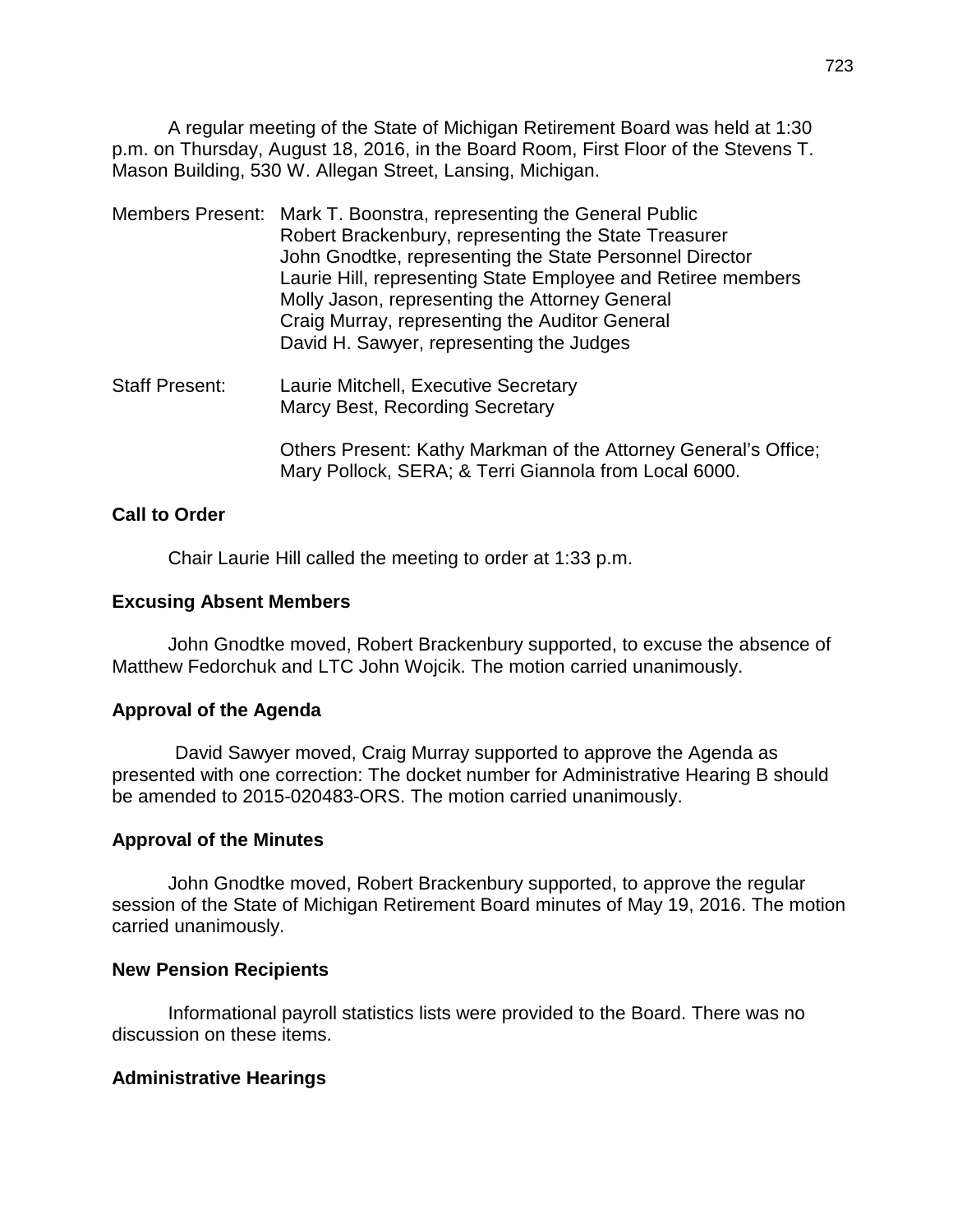# Proposal for Decision – Docket 2015-019958-ORS

The Board considered the case materials. John Gnodtke moved, David Sawyer supported, that the Board adopt as its own the recommendations of the Presiding Officer in the April 19, 2016 Proposal for Decision, including the proposed Findings of Fact and Conclusions of Law, and deny Petitioner's application for non-duty disability retirement benefits under MCL 38.67a. The motion carried unanimously.

## Proposal for Decision – Docket 2015-020483-ORS

The Board considered the case materials. John Gnodtke moved, Robert Brackenbury supported, that the Board adopt as its own the recommendations of the Presiding Officer in the May 19, 2016 Proposal for Decision, including the proposed Findings of Fact and Conclusions of Law, with two revised minor errors to clarify the record:

- 1) On page 1, paragraph 2, line 2 delete "as untimely"
- 2) On page 6, line 3 under RECOMMENDED DECISION, delete "grant/"; and

Therefore, Petitioner's application for non-duty disability retirement is denied under MCL 38.67a. The motion carried unanimously.

## Proposal for Decision – Docket 2015-038178-ORS

The Board considered the case materials. David Sawyer moved, Craig Murray supported, that the Board adopt as its own the recommendations of the Presiding Officer in the April 11, 2016 Proposal for Decision, including the proposed Findings of Fact and Conclusions of Law, and deny Petitioner's application for duty or non-duty disability retirement benefits under MCL 38.21 and MCL 38.24 respectively. The motion carried unanimously. John Gnodtke abstained from the vote.

# **Legislative Report**

A report was provided for the Board's information.

# **Executive Secretary Comments**

No comments were received.

# **Board Comments**

No comments were received.

## **Public Comments**

Comments were received from Mary Pollock.